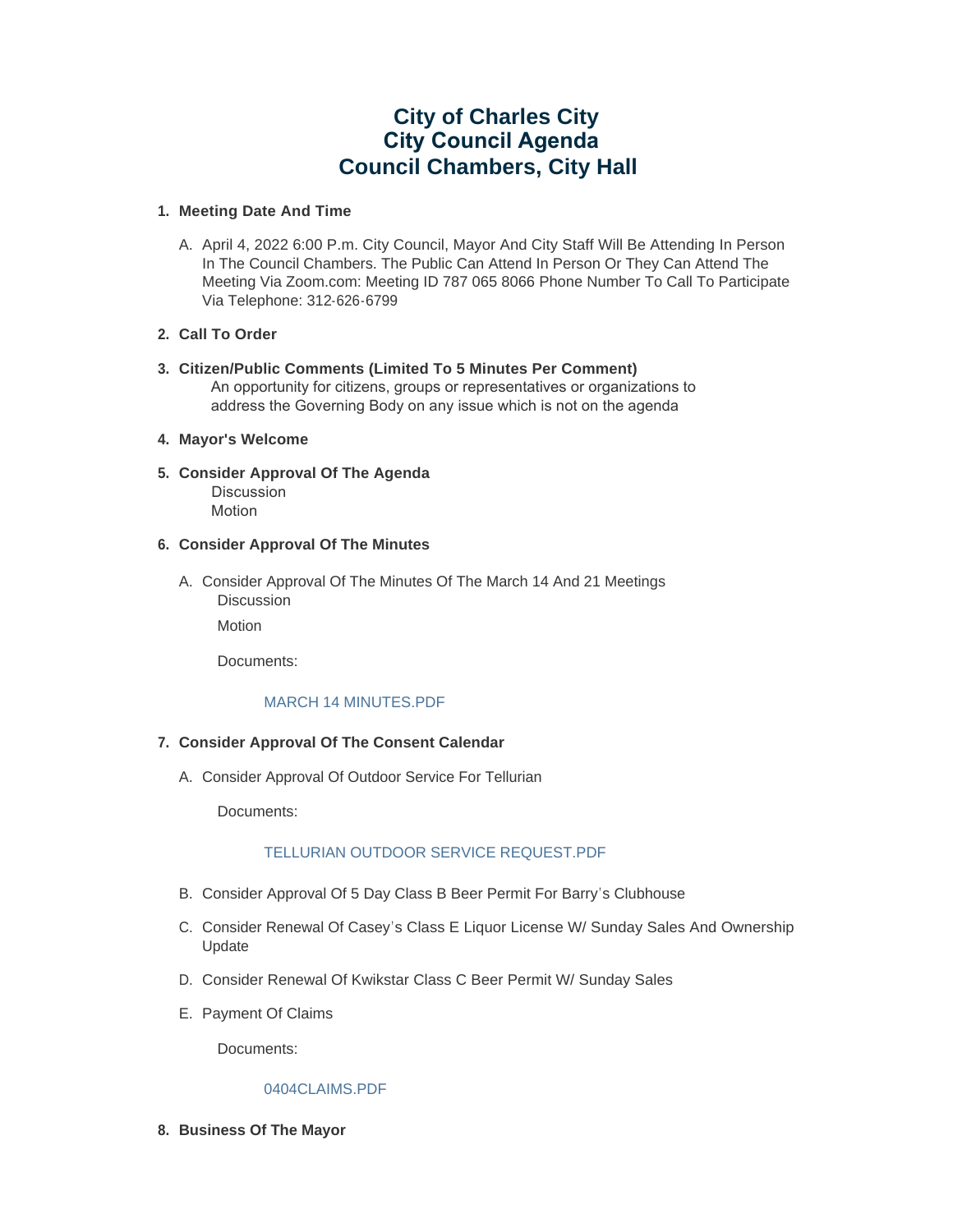A. Proclamation For Week Of The Young Child

Documents:

#### [WEEK OF YOUNG CHILD PROCLAMATION.PDF](https://www.cityofcharlescity.org/AgendaCenter/ViewFile/Item/6311?fileID=4111)

#### **Petitions, Public Hearings, Communications, Awards And Requests 9.**

Consider Street Closure Request For Santa Shining Light Display A. Discussion

Motion

Documents:

# [SANTA SHINE REQUEST.PDF](https://www.cityofcharlescity.org/AgendaCenter/ViewFile/Item/6312?fileID=4112)

B. Public Hearing On 2022 Street Paving Project

Open the hearing Affidavit of publication – 3/25/22 Written comments Oral comments Motion to close the hearing Consider Resolution 42-22 approving final plans and specifications **Discussion** Motion Consider Resolution 43-22 approving award and contract and bond for 2022 street paving project Discussion Motion

Documents:

# [AIS FINAL PLANS AND AWARD BID FOR 2022 STREET PAVING](https://www.cityofcharlescity.org/AgendaCenter/ViewFile/Item/6313?fileID=4113)  PROJECTPDF.PDF

- C. Public Hearing On Ordinance 1157 Repealing Chapter 3, Election Precincts, From The Code Of Ordinances Of The City Of Charles City, 2015, And Adopting A New Chapter 3, Election Precincts, Of The Code Of Ordinances Of The City Of Charles City, Iowa, 2015
	- Open the hearing Affidavit of publication – 3/25/22 Written comments Oral comments Motion to close the hearing Consider First Reading of Ordinance 1157 **Discussion Motion**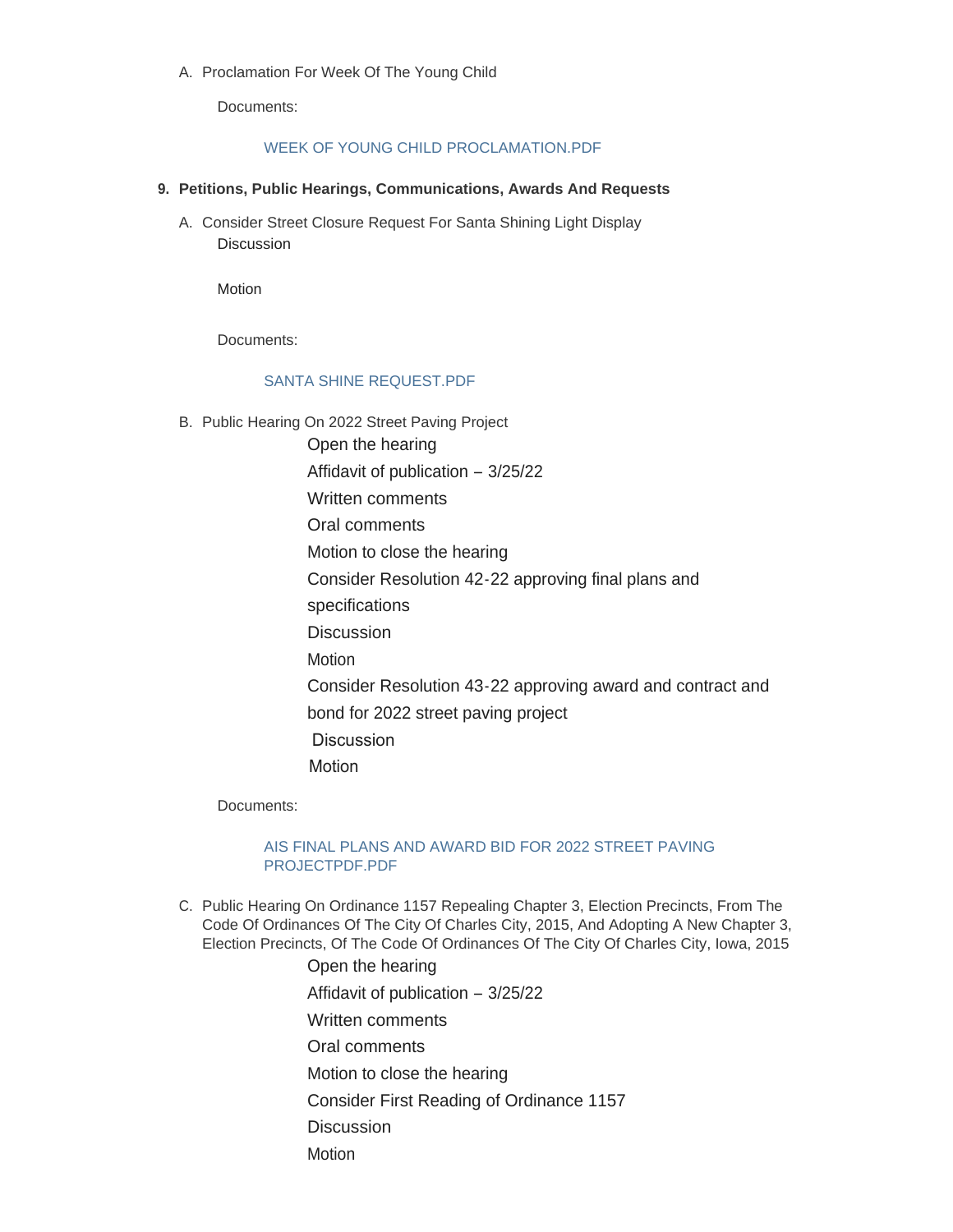Consider motion to waive the second and third readings of Ordinance 1157 **Discussion Motion** Consider motion to adopt and publish Ordinance 1157 **Discussion** Motion

Documents:

#### [ORD 1157 RE PRECINCT.PDF](https://www.cityofcharlescity.org/AgendaCenter/ViewFile/Item/6314?fileID=4114)

#### **Ordinances And Resolutions 10.**

A. Consider Resolution 36-22 Approving Agreement With Omnitel For Use Of City Right Of Way

Discussion

Motion

Documents:

#### [AIS -10A OMNITEL \(PACKET\) PROPOSAL PART 3 - ROW USE](https://www.cityofcharlescity.org/AgendaCenter/ViewFile/Item/6315?fileID=4115)  AGREEMENT 4.4.22.PDF

B. Consider Resolution 44-22 Approving Amendment To Agreement With Jendro For Fuel **Surcharge** Discussion

Motion

Documents:

#### [AIS -10B- LJP JENDRO \(PACKET\) REQUEST FOR FUEL SURCHARGE.PDF](https://www.cityofcharlescity.org/AgendaCenter/ViewFile/Item/6316?fileID=4116)

C. Consider Resolution 45-22 Approving Water Tower Phase 2 Lighting Project Discussion

Motion

Documents:

#### [AIS -10C WATER TOWER \(PACKET\) LIGHTING PHASE 2.PDF](https://www.cityofcharlescity.org/AgendaCenter/ViewFile/Item/6317?fileID=4117)

D. Consider Resolution 46-22 Approving RAGBRAI Overnight Town Agreement Discussion

Motion

Documents: